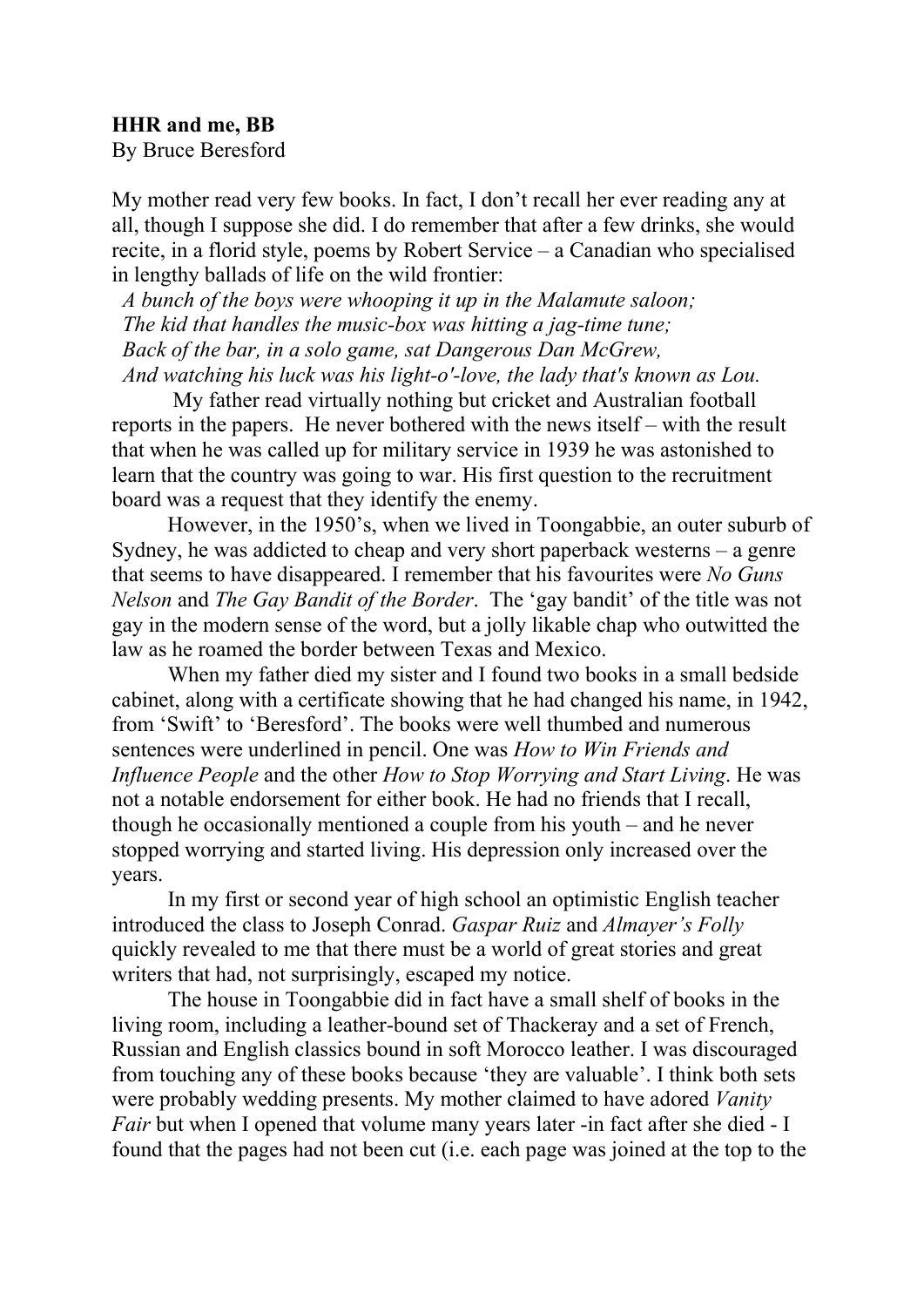succeeding page), and it would not have been possible to read it without this action being performed.

There were a few other books on the shelf, and these engaged my attention. I glanced at and then rejected *The Fool Beloved* by Jeffrey Farnol, but reached for a badly printed and damaged paperback – *Power Without Glory* by Frank Hardy. I must've been around fifteen by now and found Hardy's vividly written story of political skulduggery in Melbourne totally thrilling. I then moved onto two massive volumes. The first was *Gone With the Wind* - now much disparaged as politically incorrect because the main characters were slave owners but not criticised or condemned because of this fact. Nevertheless, it was and is undoubtedly a great tale told with passion. The second epic turned out to be an Australian saga - *The Fortunes of Richard Mahony*. The rise and fall of Mahony, his life in Australia, the goldfields, the Eureka Stockade, his success as a doctor in Melbourne, his return to England, his mental decline, was all so absorbing that I finished the three volumes, printed in one massive edition, within a few days.

In 1955 I saw a film, *Rhapsody* with Elizabeth Taylor and Vittorio Gassman playing rather unlikely music students in Switzerland. In the credits, which I always followed with interest, I noticed that the trite story was adapted from a novel called *Maurice Guest* (published in 1908), written by Henry Handel Richardson. I found a copy of in my favourite 2<sup>nd</sup> hand bookshop, Berkelouw's, in Hunter Street, Sydney. The novel, needless to say, was far more detailed and interesting than the film adaptation. Further sleuthing revealed that 'Henry Handel' was a pseudonym and the author was a woman named Ethel Richardson.

Some years went by as I stumbled my way through a university course, then left for England after my final exams in 1963. After some years of odd jobs, including a two-year stint in Nigeria, I applied for a position with the British Film Institute, an organisation that, being Government funded, escaped the grasp of the film union, the ACTT. (An organisation that mysteriously forbade people working in the film business in Britain unless they were Union members; however, membership was denied to anyone not already employed in the film business. I never understood the reasoning behind this closed shop policy, I doubt if anyone did, as it resulted in strangling film production in the U.K. The widely detested Prime Minister, Mrs Thatcher, banned 'closed shop' unions, after a long struggle, in 1990).

My qualifications for the BFI job - a couple of short films made on 16mm in Australia and a Sydney University degree - seemed unimpressive, at least to me. I was awe struck by the interviewing group which included Sir Michael Balcon, the celebrated head of Ealing Productions, as well as a number of other knights and even Lords. Perhaps my obvious enthusiasm for films was the factor that resulted in my running the BFI's sparsely funded Film Production Board.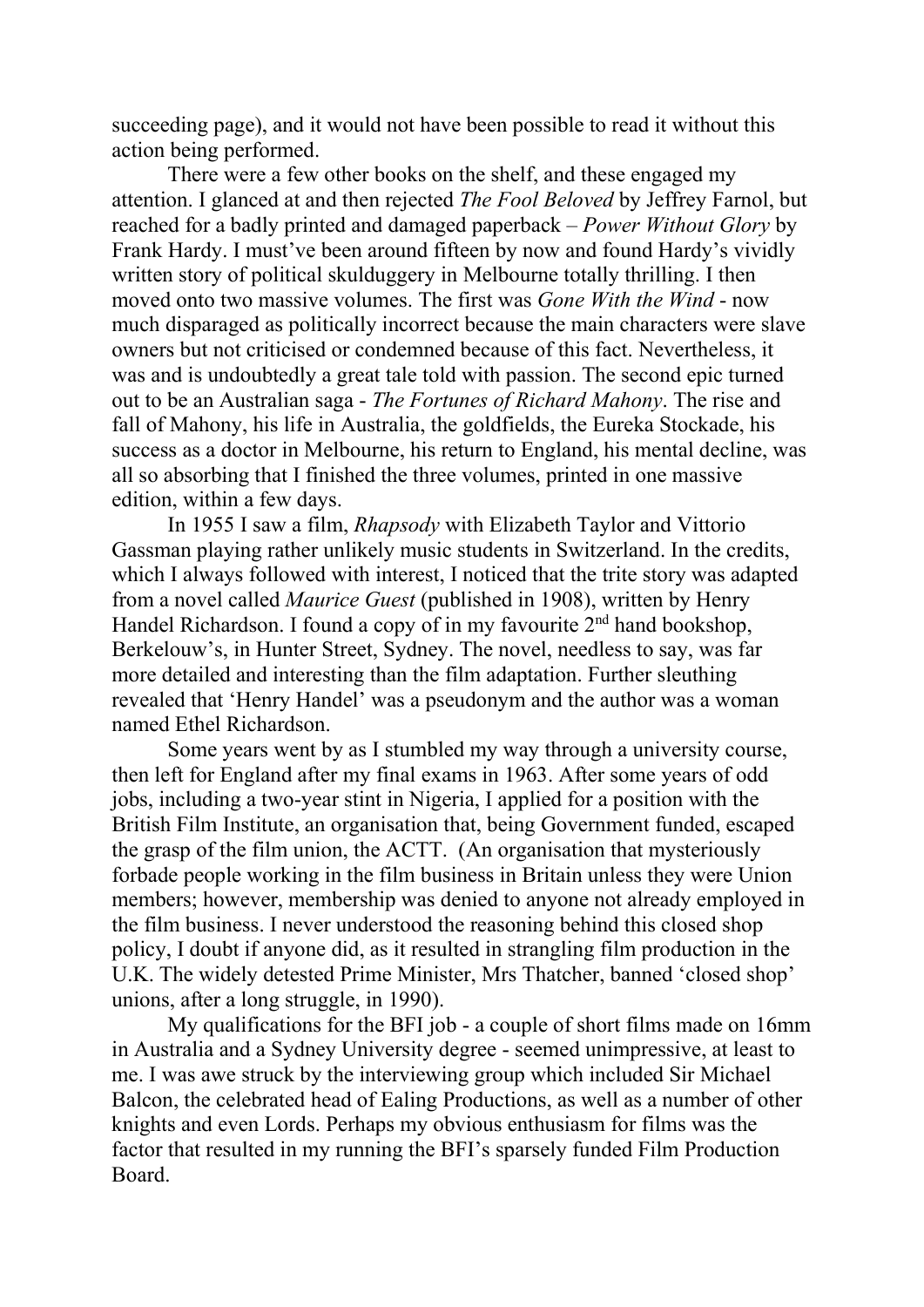Anyone in Britain could apply to the Board for funding and technical help and facilities for their film. My job was to read all the submissions, meet the applicants, work out the cost of the production, then submit the feasible projects to a committee that consisted of notable film makers, a couple of theatre directors, and a few film and theatre critics.

During my years at the BFI (1966-1972) 86 films were made, mostly shorts which varied from narrative stories to wild abstract visuals. Among the directors who made their start with this system are Ridley and Tony Scott, Mike Leigh, Steven Frears and Nick Broomfield.

My base was an office with a couple of editing rooms in a run-down area called Lower Marsh, just behind Waterloo station. On Fridays there was always a low-rent street market and it was on a bookstall run by a cranky elderly lady with a mass of dyed inky black hair that I picked up a tattered copy, with an unattractive orange cover, of a book by Henry Handel Richardson – *The Getting of Wisdom.*

For some reason I was unaware of this short and witty novel, clearly based on the author's experiences, as a naïve country girl, at a leading Melbourne girls' school, where many of her fellow pupils, from wealthy families, tended to be snobs, critical of her home made clothes and rustic background. A lesbian affair with the charming Head Girl was described with delicacy. Even the mention of such a relationship must have been a rarity at the time of publication -1910.

Oddly, very oddly, I identified with the leading character, Laura Tweedle Rambotham, as I always imagined myself, probably irrationally, as an outsider. I determined to make a film adaptation of the novel as soon as my career had reached a point where this could be a possibility.

Many years went by. I returned to Australia in 1971, having heard that the Commonwealth government was making funds available for the production of feature films. Enterprisingly, Barry Humphries and I worked on a film script, an adaptation of his *Private Eye* comic strip *Barry McKenzie* – the adventures, or mis-adventures, of a gormless Australian in London.

Through the enthusiasm and influence of Phillip Adams, modest finance was found through a clearly dubious and unwilling Government agency. It was pointed out to me that I'd never directed a feature film – to which I responded that everyone applying for money to do so was in the same situation. Further, there was great anxiety that Barry Mckenzie would 'be bad for Australia's image'. I remember wondering what it was they imagined this 'image' to be and refrained from pointing out that my travels abroad had led me to think that Australia was thought of merely as a sunny place of footballers, cricketers and beer swilling louts.

*The Adventures of Barry McKenzie* (1972) proved to be very popular with audiences. The critical reaction, on the other hand, could not have been worse. Where Barry Humphries and I saw harmless jokes and overall good humour the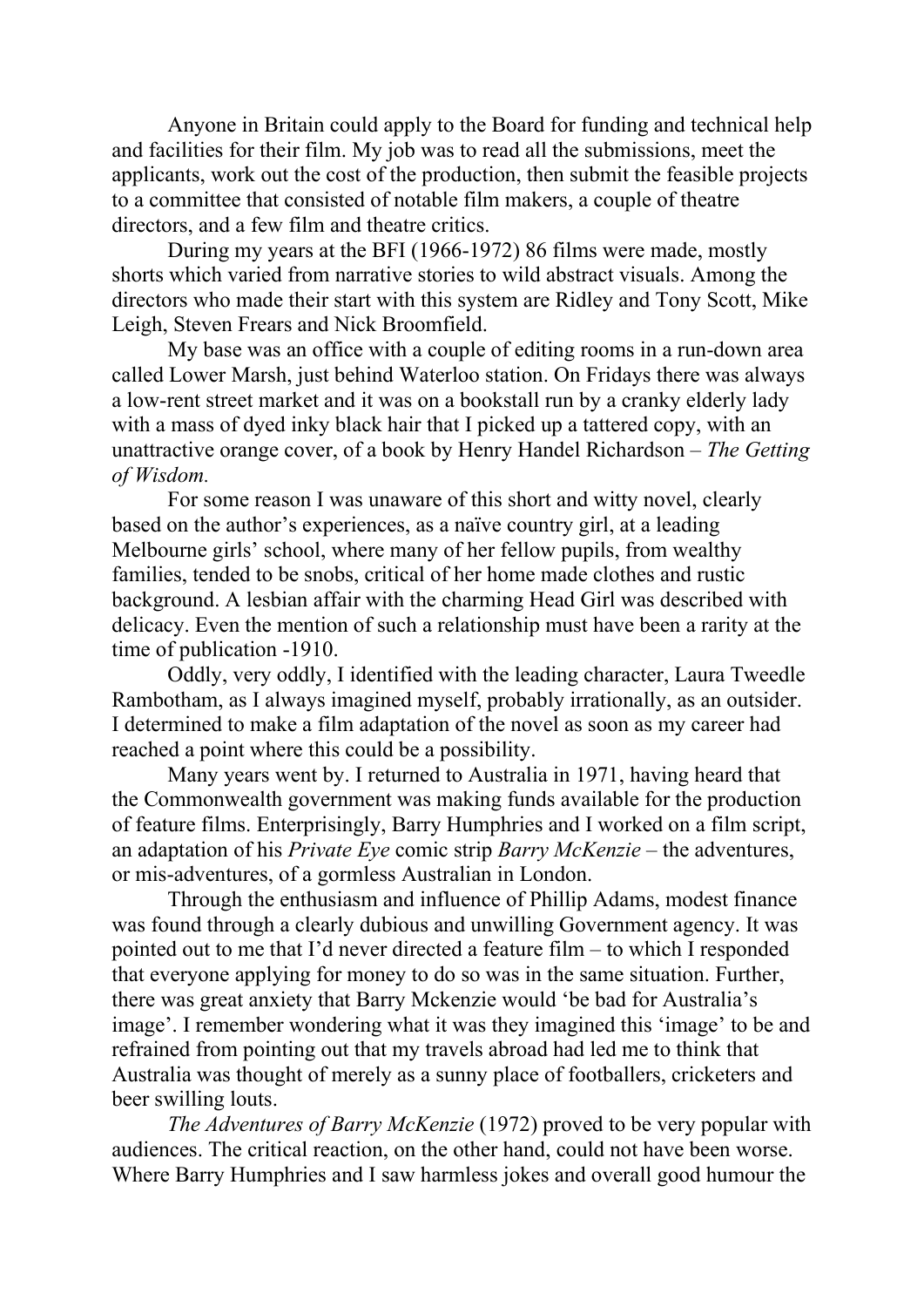reviewers saw and heard only vulgarity and bad taste. I suppose they had a point, (a mean-spirited point) although the film is almost refined by today's standards.

My plan to follow up *Barry McKenzie* with *The Getting of Wisdom* was now torpedoed as I was perceived as an irretrievable lowbrow. With my wife and three children I returned to London, hoping to return to the British Film **Institute** 

A few months after arriving in London a phone call came from Phillip Adams asking if I knew a play, *Dons Party* by David Williamson. He was anxious to produce a film version and, as I found out many years later, a number of potential directors had turned down the project because of the difficulty of making a film in which eleven characters are all clustered around a TV set on election night. This was a setting essential to the play and would prevent the film being 'opened up' with a variety of locations.

I read a copy of the play and was captivated by Williamson's wit, cynicism and skilled portrayals of a group of predominantly left-wing voters. (The style struck me as an appealing mixture of Ibsen and Ayckbourne.) The sex scenes were extraordinarily explicit, probably even by the literally no-holdsbarred level of 2021. The cast, headed by Graham Kennedy, John Hargreaves and Ray Barrett, tore into their roles with gusto. Although made on an absurdly low budget (\$250,000) the film was well received and I ended up with an unexpected 'Best Director' award from the Australian Film Institute.

Now that I'd had a modest dose of acclaim I once again began pushing *The Getting of Wisdom*. Reg Grundy, a quiet ex-sports commentator who had made a fortune from TV quiz shows, said he would finance "G of W" **if** I first made a Barry McKenzie sequel.

This was done. Barry Humphries and I had fun concocting more McKenzie adventures – *Barry McKenzie Holds His Own*. Again, the film was popular. Again, the critics destroyed it in print and on air (mercifully, the internet had not yet arrived). Reg Grundy declined to finance *The Getting of Wisdom*, probably as he now knew he could never make the money from feature films that he could from quiz shows. The quiz shows, I realised, cost him *nothing at all* to produce. The formats were copied (and paid for??) from American shows, the TV stations donated the time slots as they knew they would have large audiences and could sell advertising time, the participants weren't paid and the prizes they competed for (mostly 'white goods') were all donated by the manufacturers.

Of course, in my usual role of the inept businessman, I had no written contract with Mr Grundy.

I realised, at rather a late stage, that a crucial step, as with any film project, is to have a script. I rather naively approached the Film Commission for finance that would enable me to write it. At a meeting with a couple of formidable bureaucrats who seemed to be dominated by a humourless Canadian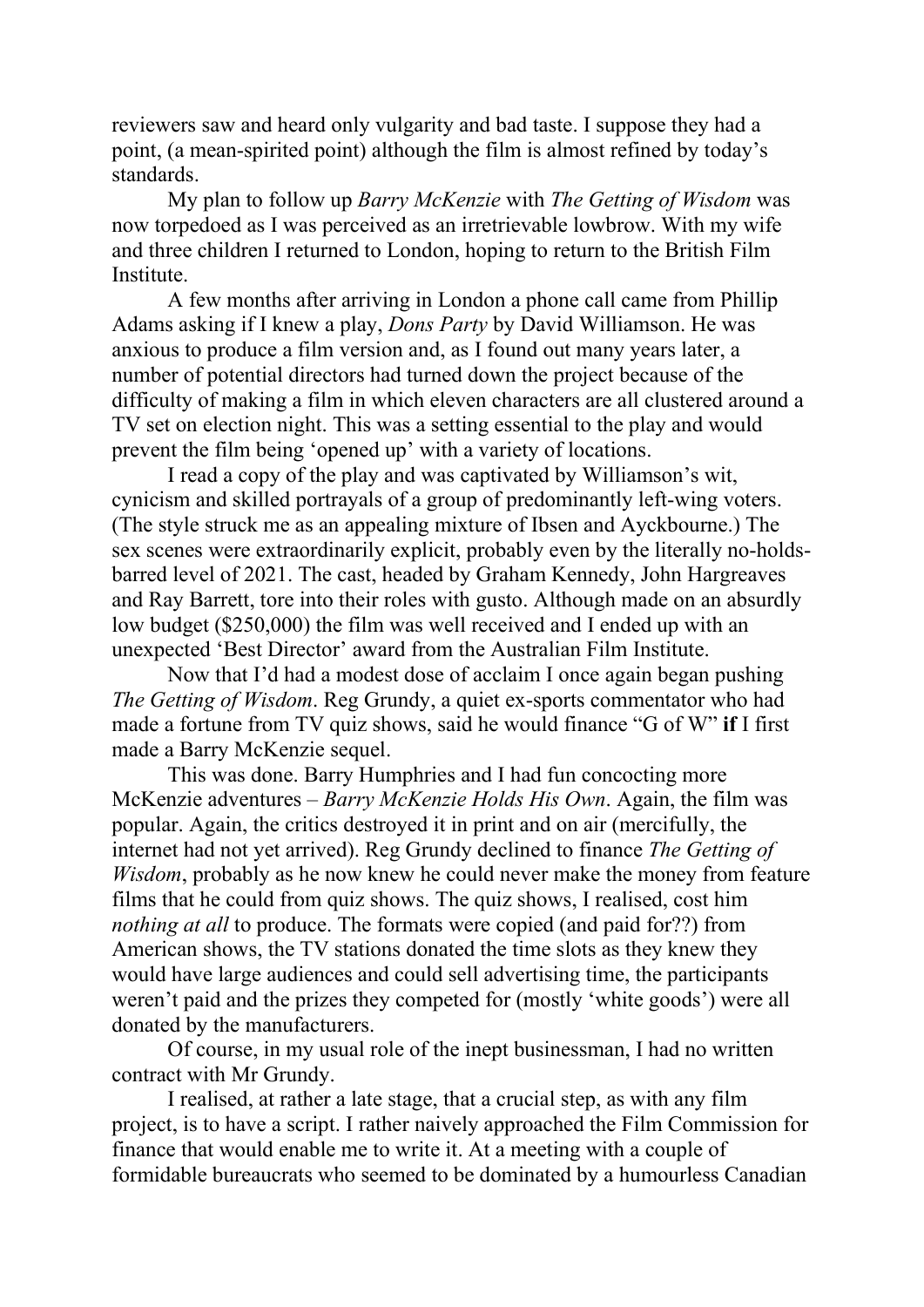lady (how did she end up in Sydney?) named Nadine Hollow, I was told that as the novel was written by a woman and the story concerned schoolgirls, then a woman should be found as scriptwriter.

Aware of no alternative to this suggestion I began to search and was somehow guided to a middle-aged lady named Eleanor Witcombe, who lived in Hunters Hill in a house she shared with a daughter of the painter/writer Norman Lindsay. Eleanor had written a couple of charming radio plays and was familiar with *The Getting of Wisdom* and, in fact, all of the work of H.H.Richardson.

Quick-witted, widely read, and with considerable musical knowledge, the immensely personable Eleanor turned out to be one of the great eccentrics. Her main difficulty, as a writer, was an inability to actually finish anything. Numerous pages were sent to me as I struggled for an income directing TV commercials, a genre for which I displayed considerable lack of skill. Eleanor's writing appeared to consist of a ragged and incoherent narrative replete with frequent and elaborate scenes tangential to the story of the key schoolgirl characters.

Desperate after at least six months and afraid that the film was going to slither away from me permanently, I insisted that the chaotic pages were reduced to no more than 110. Eleanor claimed to see the logic behind the request and agreed to its implementation.

A few more months went by, punctuated by frantic phone calls from me. Finally, the allegedly abbreviated script arrived. I was not even slightly surprised that it was at least fifty pages longer than before, not one hundred pages shorter.

I then saw no alternative but to stealthily begin editing the material down to a workable length. There were a few gems hidden among Eleanor's verbiage and I hope I salvaged these. I had to add a few scenes I was convinced were necessary and ransacked both the novel and HHR's memoir *Myself When Young* for inspiration.

Armed with the script, ostensibly written by Eleanor Witcombe the Victorian Film Corporation were approached for finance. No time was lost in informing me that as the project was from a novel written by a woman, with a script written by a woman, then a female should direct. The fact that the entire project had been driven by my passion was swept to one side. After some hesitation I agreed to the female director *providing* that if, in the future, she had a project with a predominantly male cast, it would be handed over to me. The logic of this was difficult to contest. It was sulkily agreed I could direct.

Writing this, in 2021, I realise that many of the films I have directed, which have predominantly female casts, would now be forbidden to me. Without a woman directing they would not be able to go into production. So I am lucky to have made, (apart from *The Getting of Wisdom*), *Paradise Road*, *Crimes of the Heart, Puberty Blues, Bride of the Wind, Ladies in Black, Rich in Love* and *Evelyn.*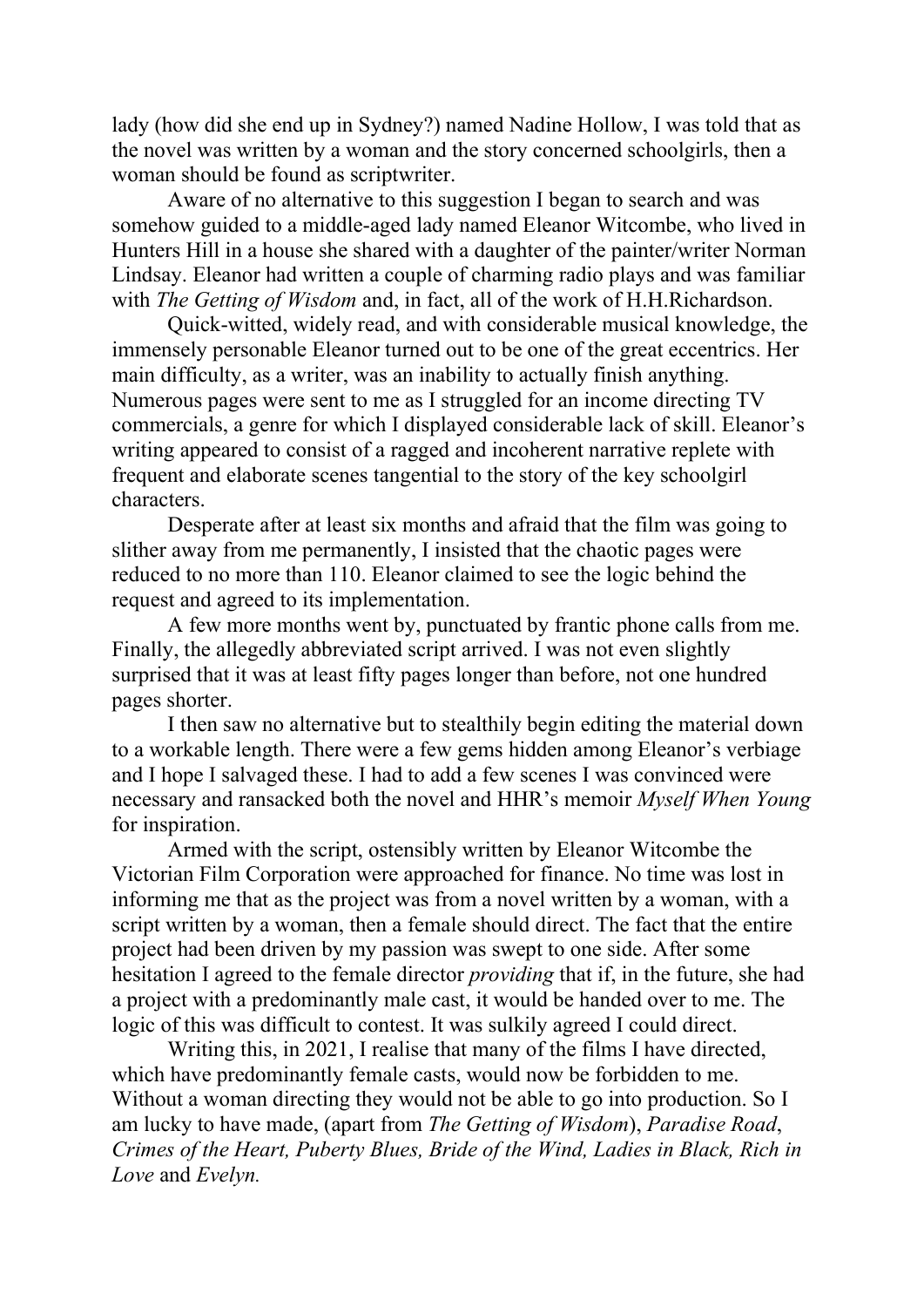I knew that casting *The Getting of Wisdom* would be difficult. All of the girls in the story were aged between 15 and 18, so the usual path of searching for professional actresses wasn't an option. Instead, I contacted the Headmistress of the Ladies College, in Melbourne, where Ethel Richardson (aka Henry Handel) had actually been a pupil from 1883-87. Quite a number of the students were interested in auditioning. Most read fluently and expressively, so it was quickly apparent there would be no problem casting the dozen or so speaking roles. For the heroine, Laura Tweedle Rambotham, I chose a feisty young girl named Susannah Fowle who delivered all of the dialogue with flair and understanding. I was certain, as we shot the film, that she would go on to have a film and/or theatre career. This turned out not to be the case. After a few publicity jaunts, and a little TV and theatre work Susannah chose some other career. Perhaps her outspoken manner, her directness, did not endear her to producers and directors, or perhaps she found the jungle of film and television production limited in its appeal.

A problem with the casting was that it was advantageous to find a girl who could play the piano reasonably well – a key factor in the story. This greatly cut down the number who could audition for the role. Susannah had studied piano and was convincing in the piano scenes, although the piano heard throughout the film was played by a 15-year-old student from the Sydney Conservatorium named Sarah Grunstein. Sarah went on to acclaim and an international career.

I was delighted with the vivacious bunch of girls I found in Melbourne but didn't succeed in finding a candidate to play Evelyn – the older girl with whom Laura has a relationship. I was in London for some now forgotten reason and thought I might find someone there with the elegant rather aristocratic quality I thought Evelyn should have. A number of young women auditioned and I chose a beautiful 18 year old named Hilary Ryan.

I was stunned a few months later when Hilary arrived in Sydney. She greeted me with an American accent, quickly assuring me that she could easily return to the English accent she had used in the audition. She'd acquired this while at drama school in London.

For the key role of the Headmaster I naively sent the script to James Mason and Laurence Olivier. Not surprisingly neither replied, no doubt lacking enthusiasm for a trip halfway across the world, and a very modest fee in an Australian film by an unknown director. After considering various options in Australia I suggested to Phillip Adams, the producer, that perhaps Barry Humphries could play the part for us. I already knew, of course, that Barry was immensely versatile and that the ubiquitous Edna Everage was only one of his characters, part of a vast repertoire.

Barry gave a sensitive performance, along with a first-rate adult cast that included John Waters, Sheila Helpmann, Julia Blake, Patricia Kennedy and Candy Raymond.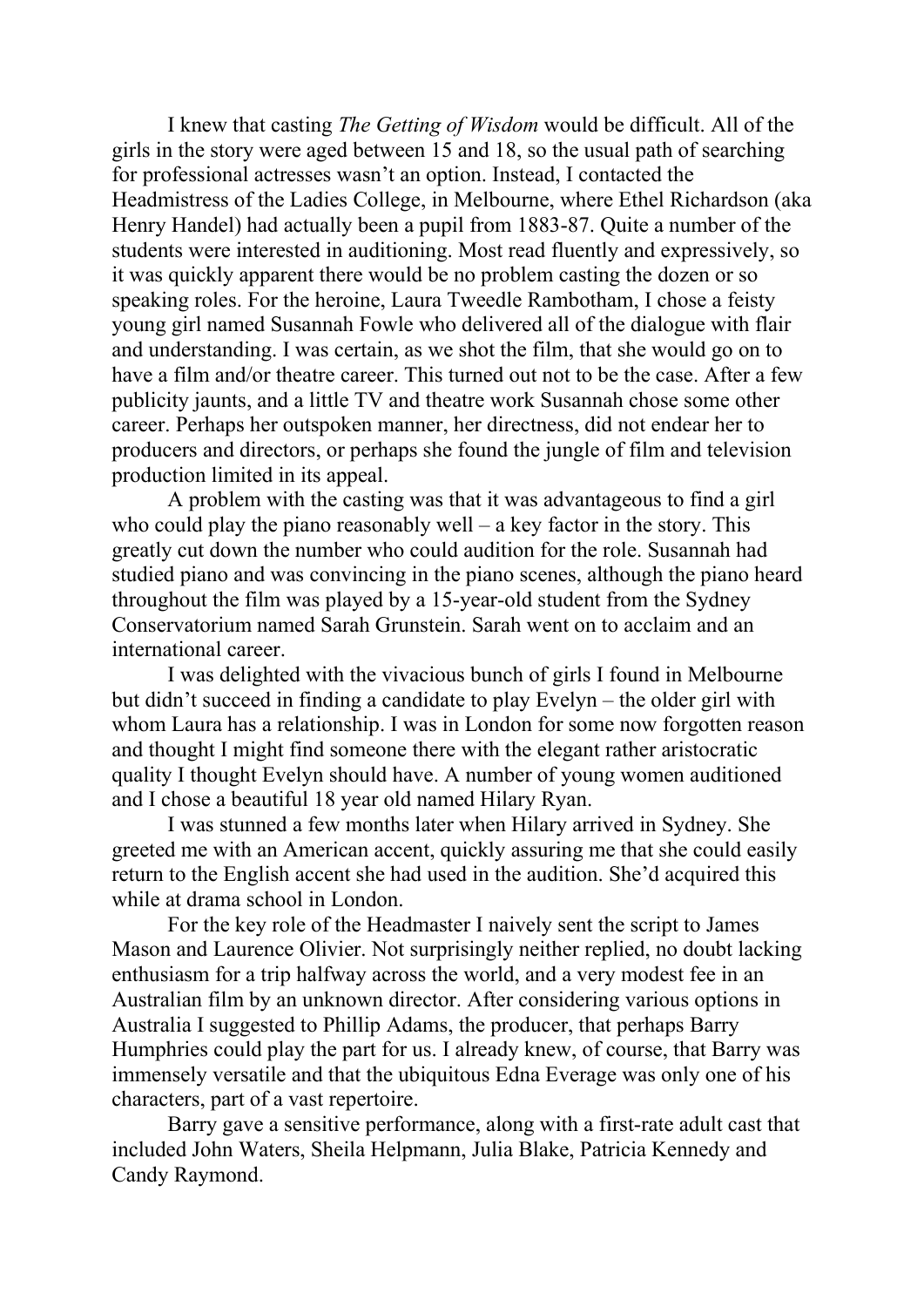Production went smoothly, the Victorian era being cleverly re-created by the production designer John Stoddart and superbly photographed by Don McAlpine; both of whom had designed and filmed both Barry McKenzie films. McAlpine went on to shoot numerous Australian and American productions and has been deluged with awards, but I still think that *The Getting of Wisdom* displays his most beautiful images.

The film was selected for competition at the Cannes festival, much to my delight. This delight rapidly abated when I was contacted from Cannes and told it was no longer eligible as it had been screened previously. I denied that there had been any screenings, then found out it had indeed been shown at a festival in Singapore – no doubt agreed to by the Film Commission or possibly Phillip Adams,- who would not have considered that the Cannes festival selection would be a possibility.

Still – *The Getting of Wisdom* was shown in Cannes *not* in the main festival, but in out-of-competition screenings. I went to the first 'screening' where there was no audience at all. I was assured they would come to the second screening, which was at night. No one came to that showing either.

(I was personally pleased with the final film, which seemed to me to tell a delightful story, full of engaging characters. Regrettably, my opinion was not widely shared. Critical reviews were disparaging and audiences scant. *Wisdom* was totally eclipsed by two other Australian period films *– Picnic at Hanging Rock* and *My Brilliant Career*. As far as I know there have never been any overseas screenings or TV or DVD sales.)

A few of the talented young actresses in *The Getting of Wisdom* found some other acting roles, though these seemed to peter out within a few years. The only one who went onto an impressive career was Sigrid Thornton, who had brought a lot of sparkle to a small role in the film.

I was not alone in thinking that the beautiful Hilary Ryan would have a major film career but she married shortly after her return to England (she never went back to America) and gave up acting, it seems, after appearing in one episode of *Dr Who* and a 1984 film, *Scandalous*. I still see her and her family occasionally on my visits to London.

Quite a few years went by after *The Getting of Wisdom* with the usual mixture of successes and disasters. I was nominated for an Academy award for the script of *Breaker Morant* (1980) and direction of *Tender Mercies* (1982). *Driving Miss Daisy* won the Academy Award for Best Film in 1989, though I had no nomination as director. *Black Robe* won the Canadian award for Best Film in 1991 as well as a number of other awards, including Best Director.

There was an unexpected coda relating to Eleanor Witcombe, whose script for *The Getting of Wisdom* won an Australian award for Best Adapted Screenplay, Some time in 1978 a call came from an executive at Fox studios in Los Angeles. Evidently someone there had seen *The Getting of Wisdom* and thought Eleanor would be an ideal writer to send to Northern Ireland to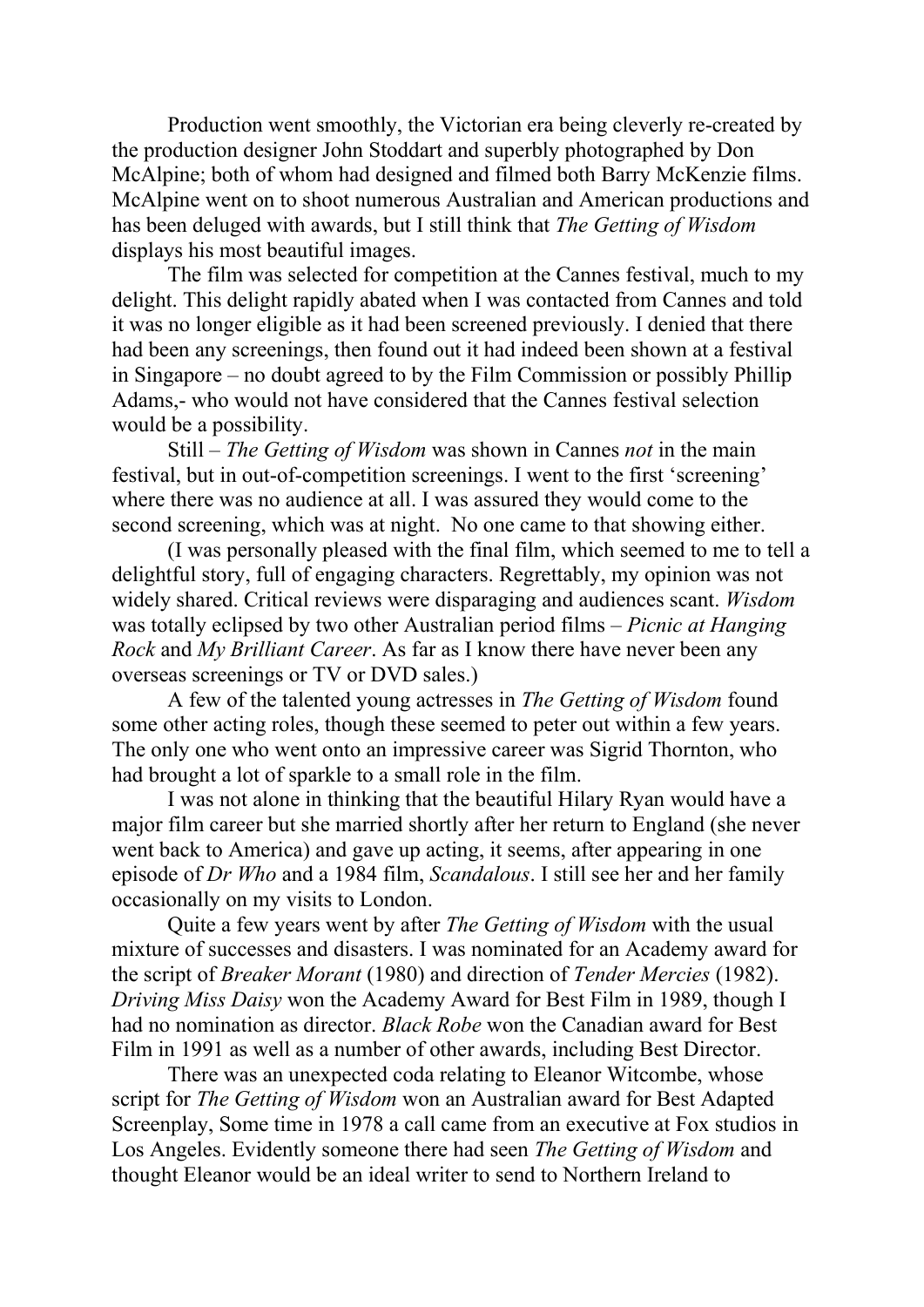interview people on both sides of the IRA/Catholic vs Protestant/British disputes and then come up with a script dealing with the issues involved. A year or so had gone by and the Hollywood studio had received nothing from Eleanor although they knew she had returned to Australia from Dublin. I was evasive when asked what my experience was during the scripting period of *The Getting of Wisdom* but said I would visit Eleanor for information.

Eleanor was as chatty as always and talked excitedly about the weeks spent in Belfast. She enthused, in particular, about the IRA, their anti-British stance etc. When I asked about her response to interviews with the British side of the issue she only said 'Oh, I wouldn't talk to them!' It was clear to me immediately that if the LA studio was to receive any script at all it was almost certain to lack the impartial quality required.

I have no idea if Fox ever received a script from Eleanor but think it unlikely.

After some years in North America I was back in Australia in 2002 and was contacted by two people I didn't know - Zelda Rosenberg and Oscar Whitbread – who asked if I was interested in a film of HHR's epic *The Fortunes of Richard Mahony*. I was certainly interested but had signed a contract with an American company to direct a film about Beatrix Potter. This would take about a year to completion. However, a few days after the Mahony call I was reading the *Sydney Morning Herald* and was startled to find an item stating that Chris Noonan, an Australian director, was going to America to begin work on a Beatrix Potter film. I quickly phoned the production company back in Los Angeles. Not surprisingly my call was not taken by the company head, Mike Medavoy. I was put through to a subordinate who calmly told me that the producers had been told I was 'not available' to direct the Beatrix Potter project. He was vague about where this information could have come from, as it certainly wasn't me or my agent. Its veracity was accepted without question, it seemed, as it was not considered necessary to check with me. Needless to say, no portion of my fee was paid despite my contract. Experience had taught me that legal battles with Los Angeles film producers were a waste of time and money. My agent, who remembered the 'old days' when important deals were all done with a handshake and then honoured, was now aware that so many lawyers become involved that cases can drag on for years and, more importantly, even if won, the financial settlement would not be enough to cover legal fees.

Curiously (at least to me) after having directed over 30 feature films between 1972 and 2021, many of which won awards and a number of which made money, I have been removed as director from at least six other projects. As early as 1980 I turned up in Melbourne to direct a TV film, *Water Under the Bridge*, and was told to return to Sydney 'because of the financing we must have a Melbourne-based director'. As recently as a week ago (July, 2021) a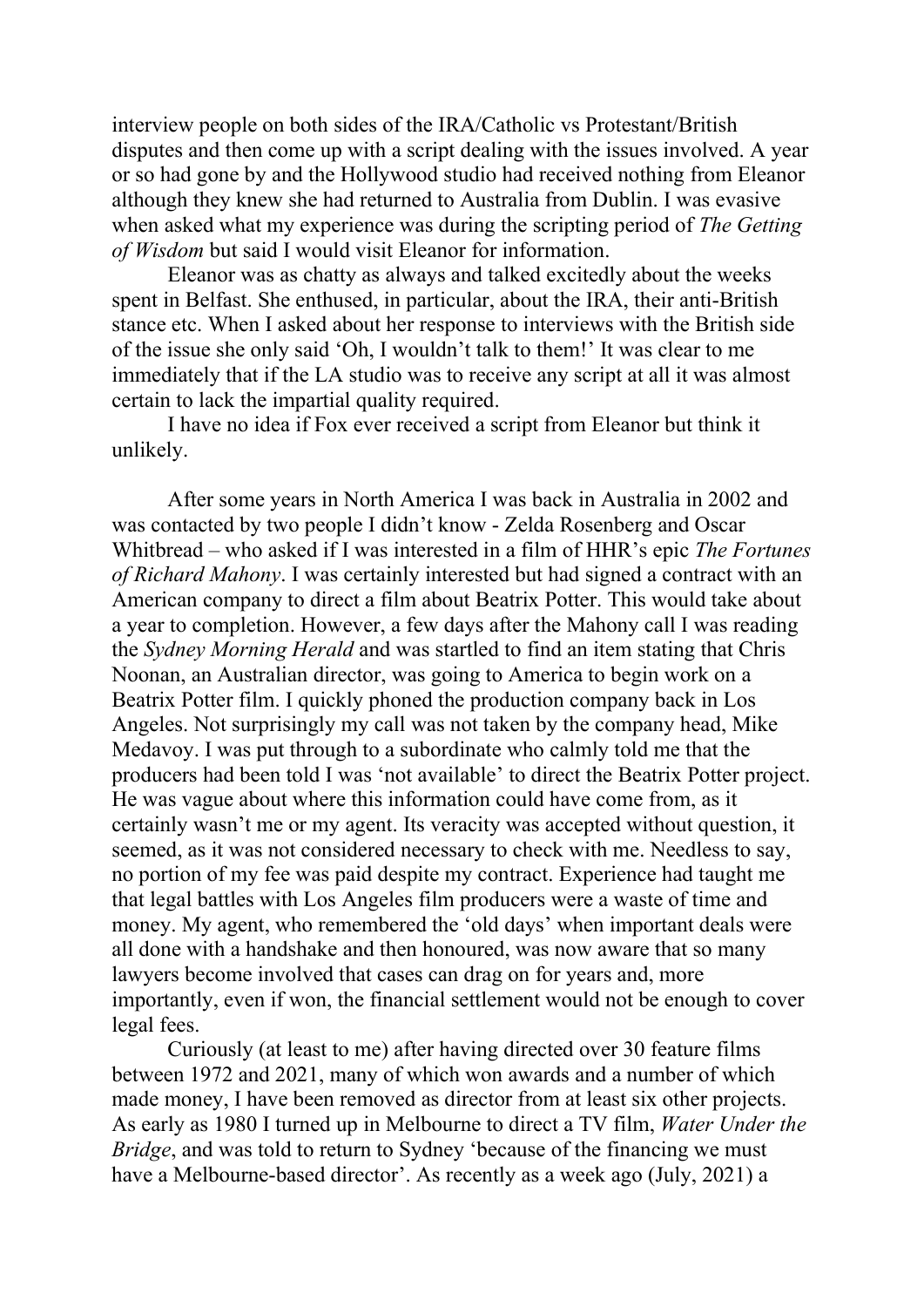brief e-mail arrived dismissing me from a project about the singer Buddy Holly on the basis that 'we want to have a black director'. I was a little stunned as I had done almost a year's work in preparation and had a signed deal.

In these and other examples there had been no disputes with producers and in most cases I found out about my demotion from news or trade paper articles or from a call to my agent by a lawyer on behalf of the producers. I can only assume that for some reason my association with the various films did not inspire confidence.

Back to *The Fortunes of Richard Mahony*. With available months facing me in Sydney rather than production in the USA, I quickly began work on an adaptation of the formidable three volume novel of *The Fortunes of Richard Mahony.*

I re-read the same copy from the Toongabbie mini-bookshelf that I had read around 1955. This time I made detailed notes of the structure of the story and the roles of the numerous characters. Previous adaptations I had done or been involved with had shown me that this was a crucial first step. An outline along the lines of 'a' happens, which results in 'b', then 'c' takes place – and so on- is invaluable when working on the construction of a film script. The prose style of the writer of the novel is removed and the sequence of events is laid bare. In some cases I've realised that even impressive novels by acclaimed writers can have not only major narrative flaws but inconsistent characterisations. Elegant or vivid prose tends to paste over problem areas.

*Richard Mahony* was, it seemed to me, reasonably well structured. Quite an achievement considering that it was a three-volume compilation written over a lengthy period (1917-29). Sometimes key characters would vanish from the story and be replaced at a later point by a different character with a different name, but serving much the same function such as friend of Mary Mahony. In the film script (and the TV series adaptation that I also wrote) I combined various characters in the interest of narrative clarity.

I think it took me around six months to come up with the film script. The writing involved not simply adapting the novel but a considerable amount of research into the period, from around the time of the Eureka Stockade into the twentieth century. As with other scripts I've written I aimed at writing four pages a day. A normal feature length script is around 100 pages, which means a draft could be completed in 25 days. As I'm easily distracted by friends, books and music I realised many years ago that without some discipline I would produce nothing at all or would produce very little over a considerable time period.

Zelda and Oscar seemed to quite like the draft I sent them. Both had been associated as producer and/or director on a number of films, mostly for TV. *Richard Mahony* was definitely a horse of a different colour – an adaptation of a book as long as *War and Peace* that would require a budget well in excess of the average Australian production.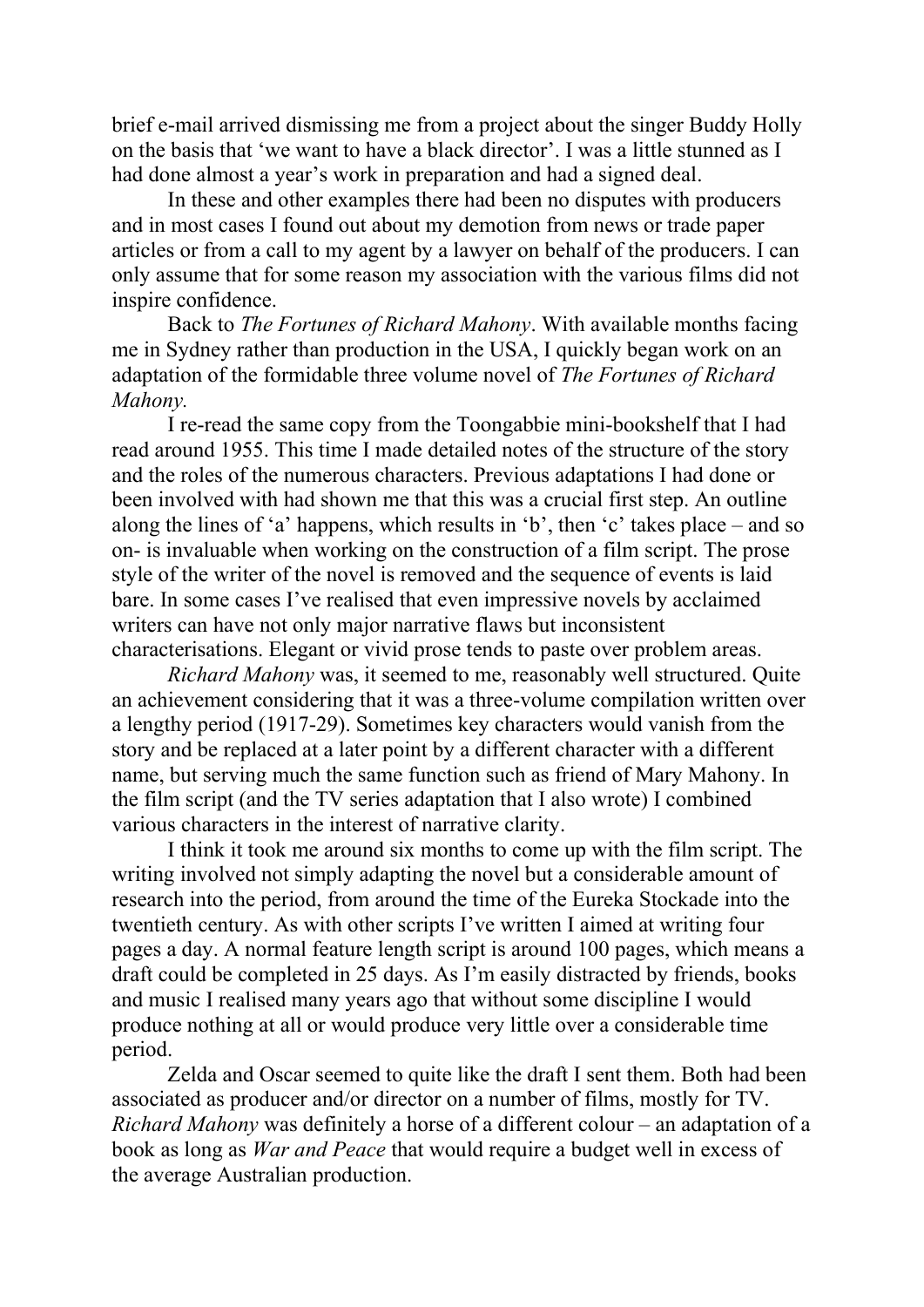Zelda launched herself, with energy, into introducing the project to production groups in both England and Australia. A major problem, I realised very early in the process, was that virtually no one, or, more accurately, precisely no one, had ever heard of the book, let alone read it. I think that all three of us, Zelda, Oscar and myself, all imagined that a script of an acclaimed (if quite a few years previously) Australian masterpiece would be greeted with interest.

The usual procedure with production entities, world-wide, is to give the script to a 'reader' for 'coverage'. It's always impossible to find out just who these readers actually are; I suspect that most are young graduates with a recently acquired degree that implies some knowledge of plays, novels, scripts etc. The coverage always consists, firstly, of a synopsis of the story and characters. The second part is an opinion of the quality of the script itself – structure, dialogue, characterisations and so on.

The one piece of 'coverage' I read in relation to *Richard Mahony* was relentlessly hostile to both the story and the adaptation.

It has never ceased to surprise me, over my many years in the film business, just how casual major producers can be. They often seem quite happy to hand over decisions costing millions to the opinion of one or two employees – simply because they could not be bothered to spend time reading a submitted script themselves. In fact, the only Hollywood producer I know who *definitely* read scripts and formed his own opinion was Richard Zanuck, with whom I made *Driving Miss Daisy*. He was never concerned that the huge amount of negative coverage we were given on the script of that film was valid. One producer, with whom I had worked a couple of times, told me that he would finance "Daisy" without bothering to read the script – as he respected my opinion. Still, I sent it to him and insisted he read. A call came a couple of days later; 'Bruce,' he said, 'I'll finance any script you want to make *except this one.'* After some months of these depressing reactions I remember saying to Richard Zanuck, 'All these people who've read our script think it's just lousy. Isn't it possible they're right and we're wrong?' Zanuck was a man of few words. 'No,' he replied, 'we're right and they're wrong.' *Driving Miss Daisy* won 4 Academy Awards, including Best Film and Best Screenplay.

Zelda and I went to London and had a couple of meetings with BBC executives re *Richard Mahony*. I had thought that perhaps that among this group of Oxbridge graduates there would be someone who at least recognised the novel for the masterpiece that it is.

But this was not the case. I was further disillusioned a few years later when I met the same group of people, having submitted to them an extremely well written script by a Scottish writer, Paul Pender. This was the dramatic and moving story about the contralto Kathleen Ferrier (1912-1953) who, I was certain, would be a household name in the UK. No one I spoke to at the BBC had the remotest idea who she was so, of course, knew nothing of her immense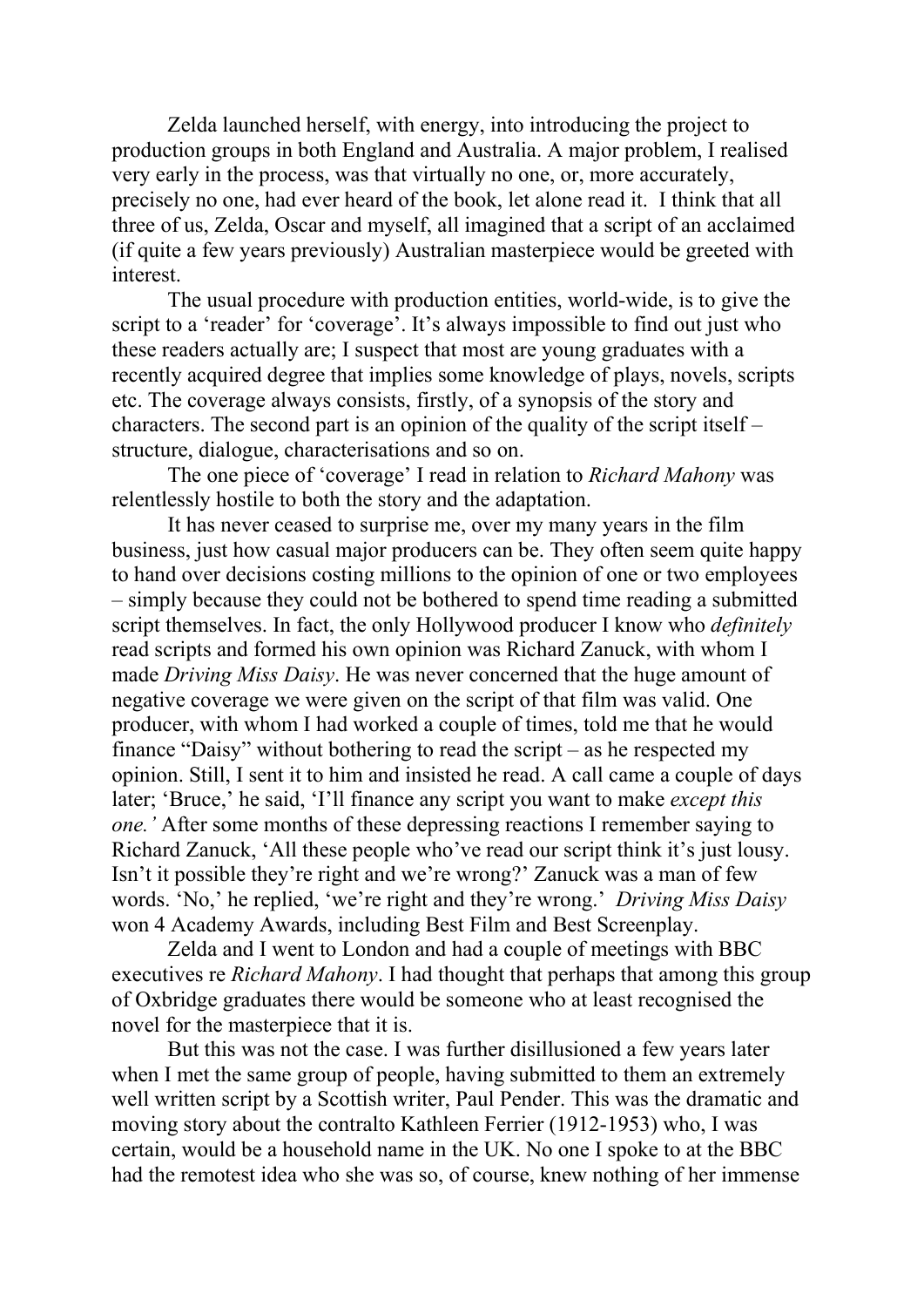popularity, her huge recording sales or her tragic death. A postage stamp with her image on it was issued just before my BBC meeting. I showed this at the meeting, where it aroused only mild curiosity. I was told there was no point in reading Pender's script as 'why make a film about a nonentity?

Back in Sydney, at one point I found myself meeting with a rather large lady who was in charge of productions for Channel 9. She showed a vague interest in *Richard Mahony* probably because it wouldn't have been all that easy to totally ignore a film maker who had made a string of successful and/or acclaimed films, been nominated twice for an Academy Award and directed an AA 'Best Picture' – though these attainments had not impressed either ABC or BBC executives.

I doubt if she read my Mahony script, but she pointed out, at length, the depth of her contempt for Australian audiences, stressing that the uninspiring productions of Channel 9 were what 'the audience demanded'. It didn't take me long to realise that the projects she was approving for production were those that matched her own taste, not that of the audience. I wasted my breath pointing out, as tactfully as possible, that I believed Australian audiences are, in general, educated and aware. Their enthusiasm for a number of distinguished BBC productions was certain proof of this…

Any prospect of a production through Channel 9 was zero.

The lack of progress was disappointing to both Zelda and Oscar. Zelda called to express the view that maybe the trajectory and the character of Mahony was too depressing and that she and Oscar thought it might be advisable to write a draft which put more emphasis on Mahony's wife. I was taken aback at this suggestion, which I found hard to take seriously. I know that in the Victorian era it was common to make drastic changes to Shakespeare. *Romeo and Juliet*, for example, both survived and presumably went on to a happy married life. In the 1950's Hollywood film *Rhapsody*, adapted from Henry Handel Richardson's, *Maurice Guest*, James Guest ends up happily married, rather than a suicide, as in the novel. Despite having Elizabeth Taylor in a leading role, *Rhapsody* was a failure, though it occurred to me that perhaps the happy ending factor had influenced Zelda and Oscar.

Modern audiences, I believe, are much more inclined to accept their characters in full and often disturbing detail. *Richard Mahony* always struck me as a devastating, compelling character study so that shifting the emphasis away from him to his wife (!)seemed absurd. Thinking about this, I wondered if the makers of *Anna Karenina* had ever thought of shifting the focus from Anna to one of her relatives, would *Gone With the Wind* have been improved if Scarlet's bitter story was softened and the emphasis shifted to Melanie, a secondary character?

(I don't know if a script giving the key role to Mahony's wife was written. Sadly, I had no further contact with Zelda or Oscar, both of whom I liked and admired.)